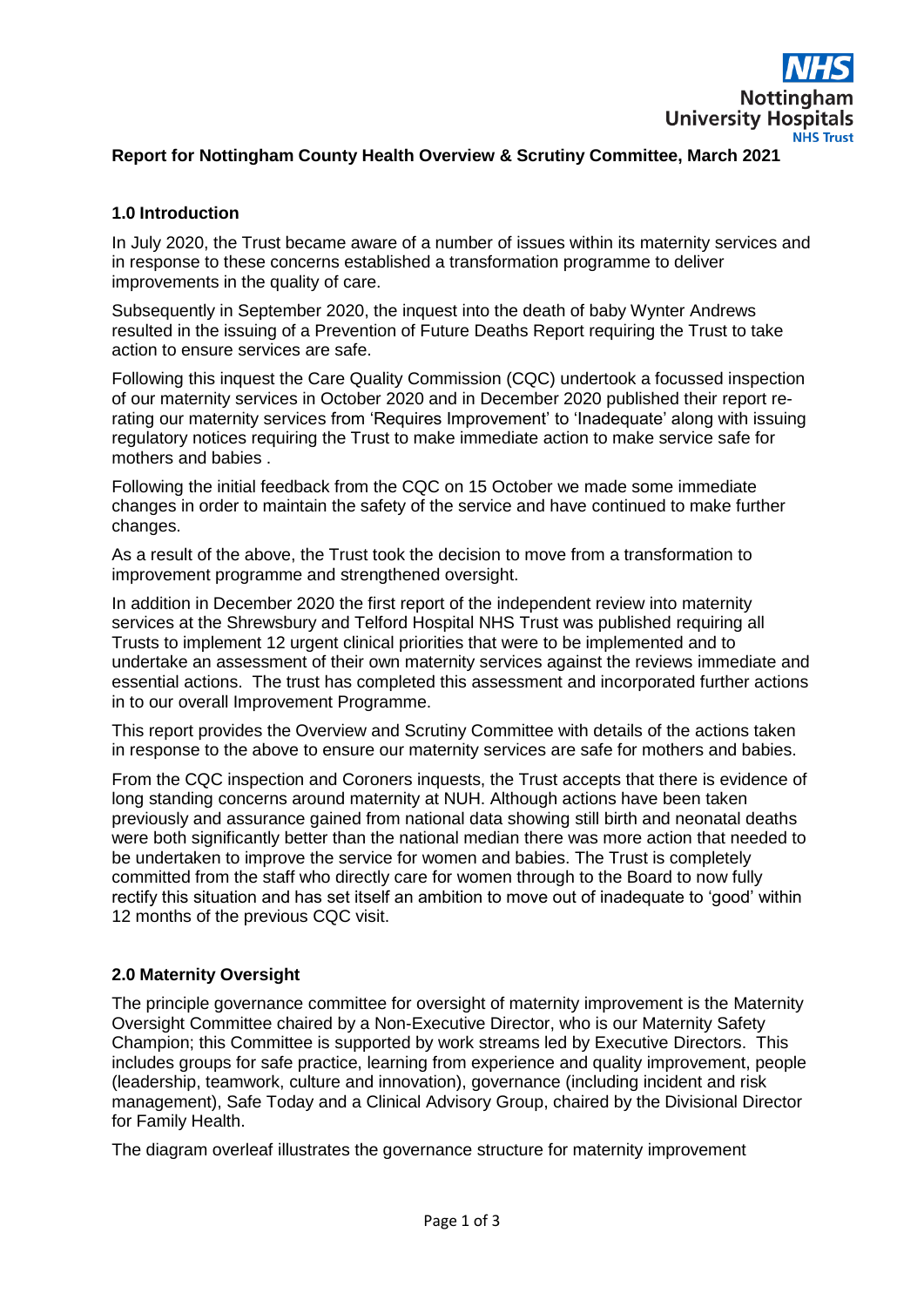# **Governance & Oversight**



Linked to the Maternity Oversight Committee is an external panel which will include experts in maternity and obstetrics from other NHS Trusts who are rated 'Good' or 'Outstanding' by the CQC, maternity leads from NHS England/ Improvement and service users. During 2021 we will be working closely with the Maternity Voices Partnership to ensure we embed the voice of women and families into our improvement work. These groups/ committees meet monthly and work through the CQC action plan and making improvements to the service.

Improvement actions are monitored internally by the Maternity Oversight Committee and assurance provided to the Board Quality Assurance Committee and Trust Board. External oversight is undertaken by the System Quality Assurance Group, chaired by the Accountable Office for the Clinical Commissioning Group and the Regional Chief Nurse for NHS England and Improvement.

### **3.0 Actions and Improvement**

Our action plan is a large and complex document that takes account of the feedback from the CQC, recent inquests, feedback from HSIB, recommendations from the Ockenden Report, feedback from staff and service users.

The action plan contains a number of 'themes' and the table overleaf summarises some of the actions already completed. The table overleaf details some key actions completed to date against the areas for improvement.